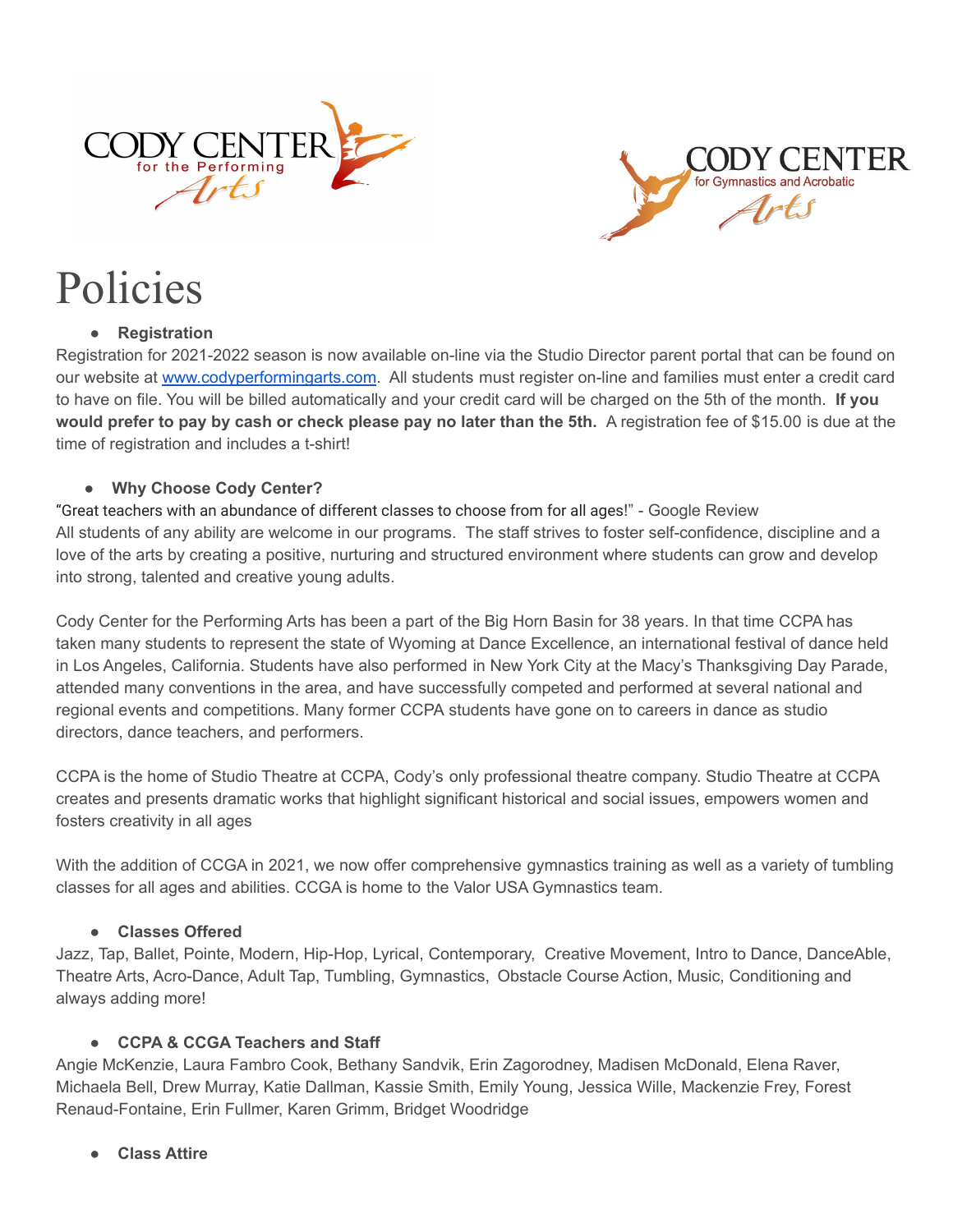Stop by Footworks to purchase your ballet, jazz, lyrical and modern shoes. They also have a variety of gymnastics biketards, dance leotards, skirts and other accessories.

You can also shop online for gymnastics gear visit the Valor Team Store at <https://destira.com/?ref=ValorGymnastics> For tap, hip hop shoes and other dancewear visit our studio link on Discount Dance! <https://www.discountdance.com/search/teacherid:50545?tp=50545>

## **Female Dress Code**

- ★ Gymnastics and Acro- leotard, biketard or unitard-short optional- no shoes
- ★ Tiny Tots and Creative Movement*-* leotard and tights or comfortable active wear- eurotard drawstring free pink ballet shoes
- ★ Intro to Dance and Kinderdance*-* leotard and tights-skirt or dance shorts optional- eurotard drawstring free pink ballet shoes,black buckle tap shoes *(discount dance style number 3800)*
- ★ Ballet & Pointe*:* Black leotard, pink tights- ballet skirts and black dance shorts optional- eurotard drawstring free pink ballet shoes- pointe shoe fittings at the studio
- $\star$  Jazz and Modern: Tight fitting top or leotard- tights, dance pants or leggings
	- *Jazz- eurotard tan jazz shoe*
	- *○ Hip Hop- black sneaker with white soles*
	- *○* Tap- dancers level 1-3 child buckle tap *(discount dance style number 3800)*
	- *○* Tap- Yellow, Orange Red Level tie up tap *(discount dance bloch sync SO321L or bloch respect SO361L)*
	- *○* Modern, Lyrical and Contemporary *dance socks or eurotard lyrical shoes*

## **Male Dress Code**

- ★ Gymnastics and Acro- sweatpants, shorts and t-shirt-no shoes
- ★ Tiny Tots and Creative Movement- sweatpants, shorts and t-shirt- black ballet shoes
- ★ Intro to Dance and Kinderdance- sweatpants, shorts and t-shirt- black ballet shoes- black tie up tap shoes
- $\star$  Ballet- black shorts, pants, or leggings, white shirt- black ballet shoes
- $\star$  Tap, Hip Hop- sweatpants, shorts and t-shirt- black tie up tap shoes, black sneakers with white soles
- ★ Modern/Lyrical- sweatpants, shorts and t-shirt- dance socks optional

# **ABSOLUTELY NO STREET CLOTHES OR SHOES MAY BE WORN IN CLASS! ALL HAIR MUST BE SECURED AWAY FROM FACE AND NECK**

## **● Bus Information**

Bussing to CCPA and CCGA is available. Please contact the Bus Barn at 587-2851 to make arrangements, this year bussing may be limited.

# **● Parking at CCPA**

Please be considerate of our neighbors at and only park in front of the building or on the street. The vacant lot next to the building is not a parking lot. Please obey all no-parking signs.

# **● Observing Class**

For our school age level classes we welcome parents to observe classes once a month, please be considerate of the students while watching. We will ask parents to leave if they are disrupting the class or if it is causing an issue with the dancers' attention in class. For our pre-school level classes we do not require parents to stay and watch but understand that your dancer or gymnast may feel more comfortable knowing that you are there.

**● Make-Up Classes**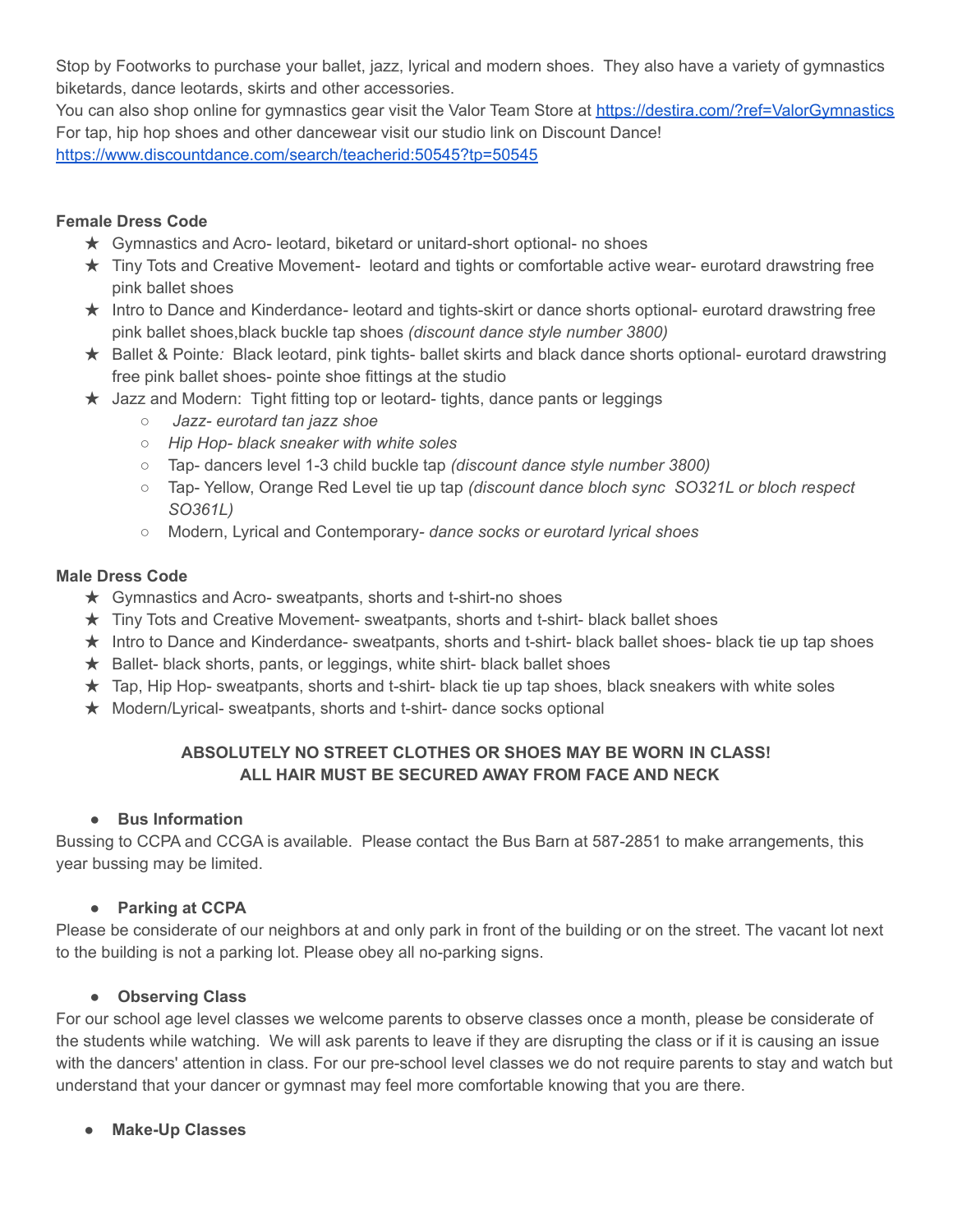If your student will be missing classes, please ask about coming to a make-up class so that they do not fall behind. We will continue to offer ZOOM classes for students that can not make it due to weather or illness. Tuition will not be adjusted for missed classes unless there is a prolonged illness or injury.

#### **● Tuition**

Tuition is based on a 9 month season and broken into 9 equal payments. Students will average 2-4 classes per month with the average being \$8-\$10 per class. Tuition will be withdrawn from your account on the 5th of the month. If you would prefer to pay by cash or check please pay before the 5th.

*A credit or debit card number must remain on file in your parent portal.*

CCPA accepts cash, check, money order and all major credit cards.

Please make checks payable to CCPA or CCGA and write the student's full name and what you are paying for on the memo line (tuition, costume, etc.)

## **Past due accounts will be charged a 5% late fee after the 15th of the month.**

A one-time \$15.00 registration fee will be charged to each family annually upon registration. Your registration includes a CCPA/CCGA t-shirt.

## **● Drop Policy**

Should you decide to drop a class or change a class, **a drop/change slip must be filled out and handed into the front desk prior to the 1st of the month.** Tuition is billed the 1st of each month and will not be refunded.

## **Fee schedule per student/per month**

*Does not apply to CCPA Dance Company, Valor Pre-Team and Team Pricing*

45 minute class once/week..……\$38.00 60 minute class once/week….….\$42.00 75 minute class, once/week…….\$44.00 90 minute class, once/week.……\$46.00 4-6 week session classes………....\$10/hour

## **Add on Classes**

Pre-Pointe \$5 Friday Gymnastics add on tumbling \$5 Pointe I \$10 Red Pointe \$20

**Multiclass discounts available for dance, music and gymnastics classes!** 2-3 classes 10% discount 4-5 classes 15% discount

*Discount not available for add on classes or 4-6 week session classes*

**Unlimited Classes ………...\$200/month/student**